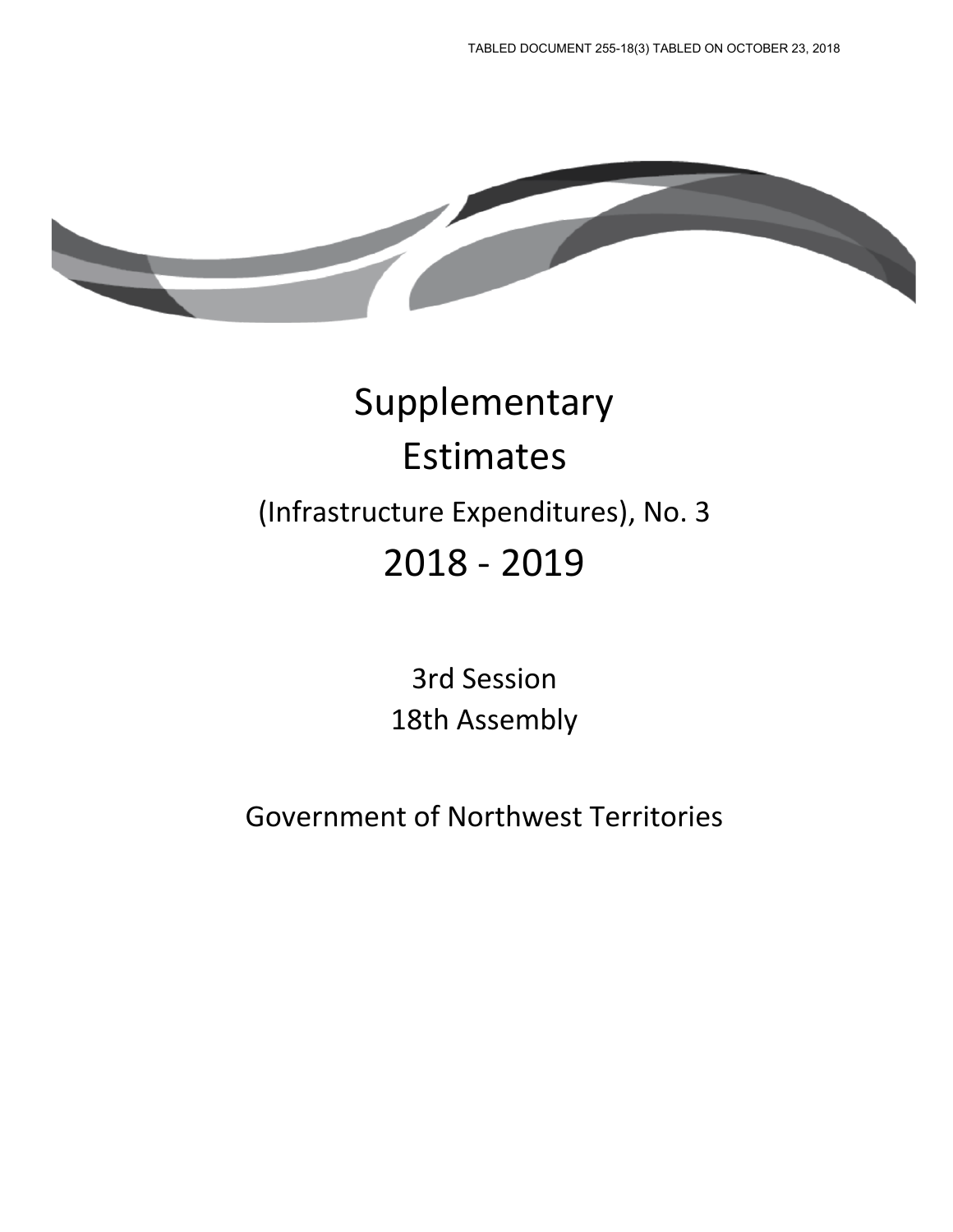# **SUMMARY OF APPROPRIATIONS VOTED FOR THE PUBLIC SERVICE OF THE NORTHWEST TERRITORIES FOR THE FISCAL YEAR ENDING MARCH 31, 2019**

## **SCHEDULE 1 OPERATIONS EXPENDITURES**

| <b>Item</b><br><b>Number</b> | <b>Department</b>                        | Operations,<br><b>Excluding</b><br>Amortization<br>\$ | Amortization<br>\$ |
|------------------------------|------------------------------------------|-------------------------------------------------------|--------------------|
| $\,1\,$                      | Legislative Assembly                     |                                                       |                    |
| $\sqrt{2}$                   | Education, Culture and Employment        |                                                       |                    |
| 3                            | <b>Environment and Natural Resources</b> |                                                       |                    |
| 4                            | <b>Executive and Indigenous Affairs</b>  |                                                       |                    |
| $\mathfrak s$                | Finance                                  |                                                       |                    |
| 6                            | Health and Social Services               |                                                       |                    |
| $\tau$                       | Industry, Tourism and Investment         |                                                       |                    |
| 8                            | Infrastructure                           |                                                       |                    |
| 9                            | Justice                                  |                                                       |                    |
| $10\,$                       | Lands                                    |                                                       |                    |
| $11\,$                       | Municipal and Community Affairs          |                                                       |                    |
|                              | OPERATIONS EXPENDITURES APPROPRIATION    | ٠                                                     |                    |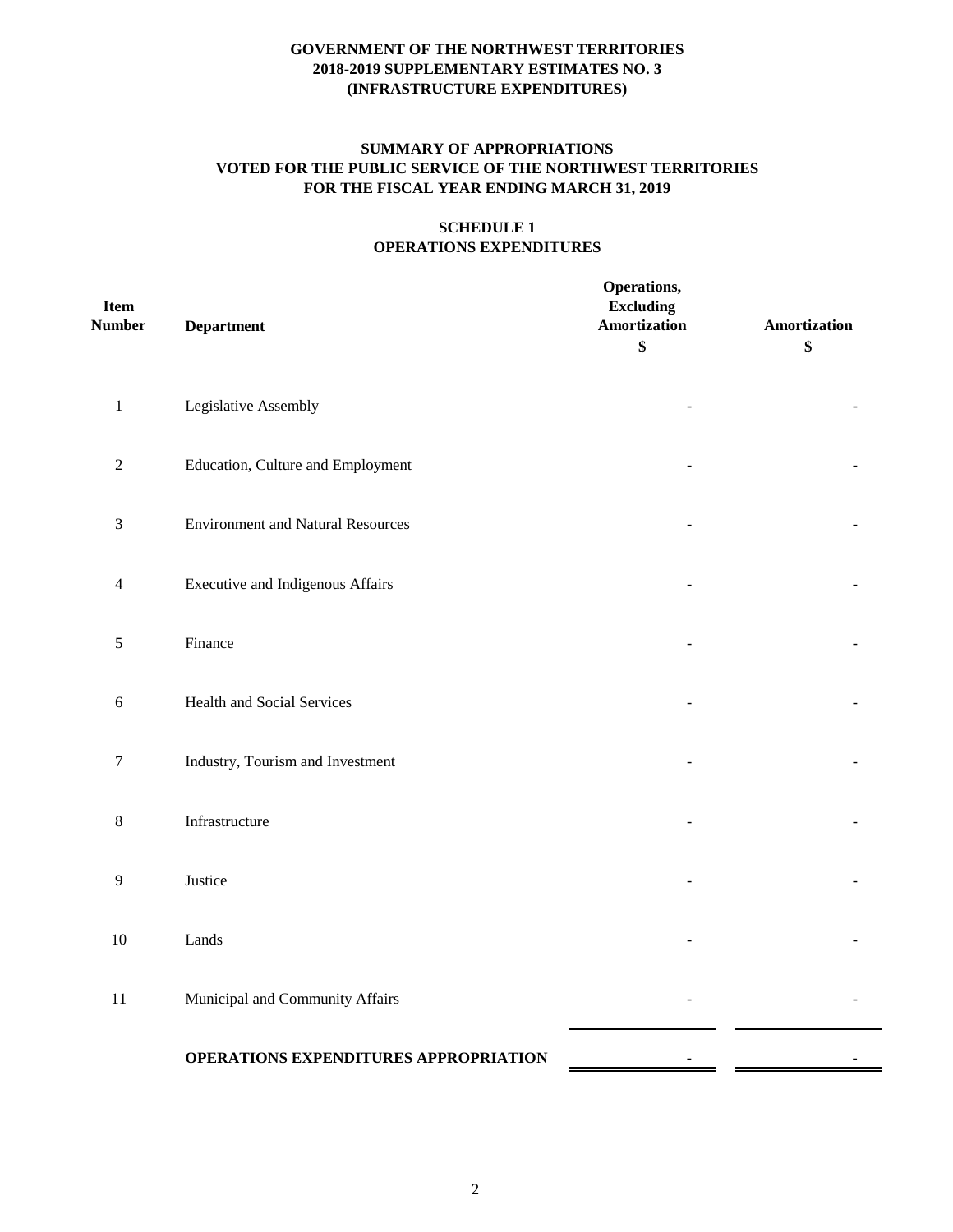# **SUMMARY OF APPROPRIATIONS VOTED FOR THE PUBLIC SERVICE OF THE NORTHWEST TERRITORIES FOR THE FISCAL YEAR ENDING MARCH 31, 2019**

# **SCHEDULE 2 CAPITAL INVESTMENT EXPENDITURES**

| <b>ITEM NUMBER</b>          | <b>DEPARTMENT</b>                                    | <b>APPROPRIATION</b><br><b>AUTHORITY</b><br><b>REQUIRED</b><br>\$ |
|-----------------------------|------------------------------------------------------|-------------------------------------------------------------------|
| $\mathbf 1$                 | Legislative Assembly                                 |                                                                   |
| $\sqrt{2}$                  | Education, Culture and Employment                    | 400,000                                                           |
| $\ensuremath{\mathfrak{Z}}$ | <b>Environment and Natural Resources</b>             |                                                                   |
| $\overline{4}$              | <b>Executive and Indigenous Affairs</b>              |                                                                   |
| $\sqrt{5}$                  | Finance                                              |                                                                   |
| $\sqrt{6}$                  | <b>Health and Social Services</b>                    |                                                                   |
| $\boldsymbol{7}$            | Industry, Tourism and Investment                     | (642,000)                                                         |
| $\,$ 8 $\,$                 | Infrastructure                                       | 4,818,000                                                         |
| 9                           | Justice                                              |                                                                   |
| $10\,$                      | Lands                                                |                                                                   |
| $11\,$                      | Municipal and Community Affairs                      |                                                                   |
|                             | <b>CAPITAL INVESTMENT EXPENDITURES APPROPRIATION</b> | 4,576,000                                                         |
| <b>TOTAL APPROPRIATION</b>  |                                                      | 4,576,000                                                         |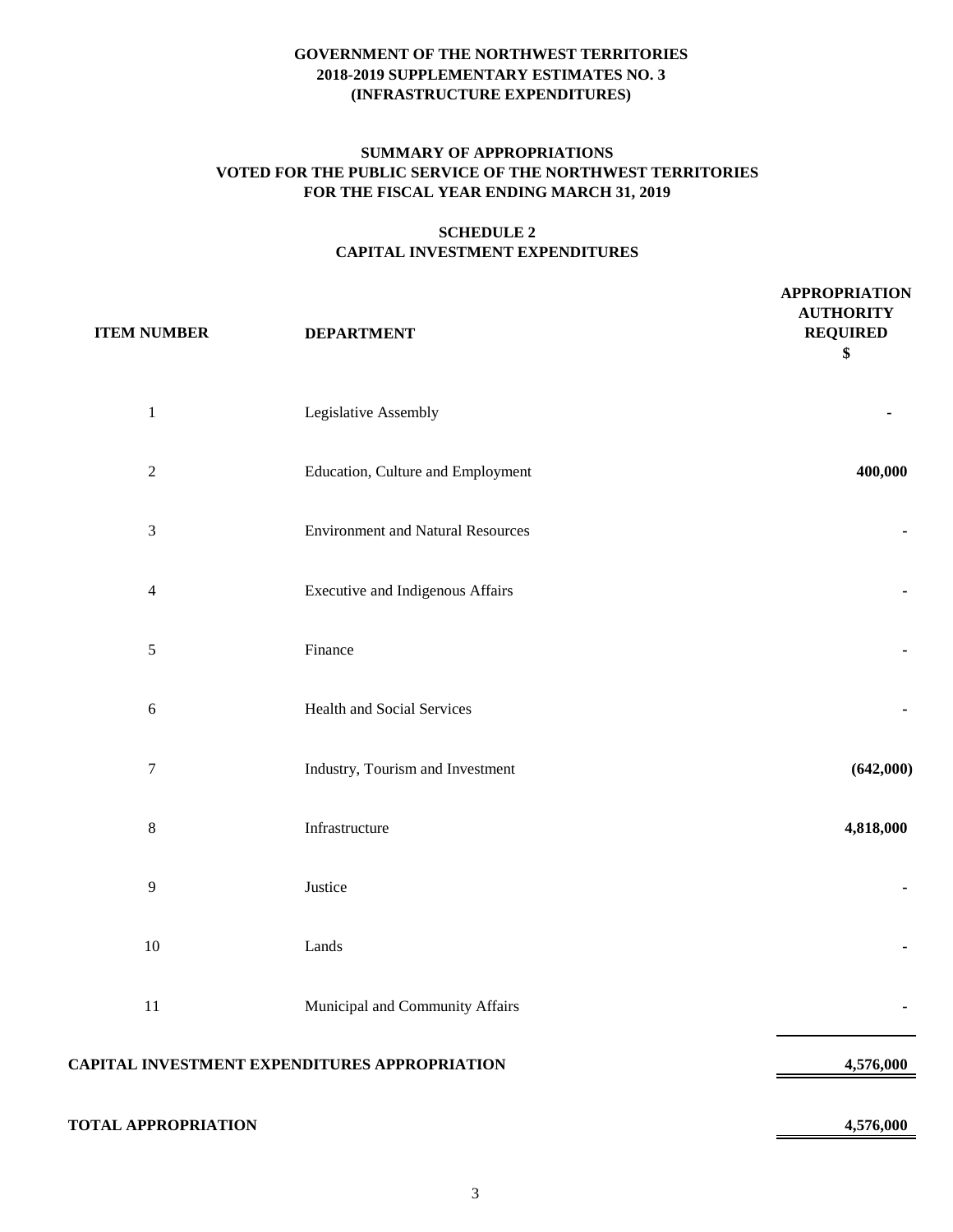#### **SUMMARY OF APPROPRIATIONS VOTED FOR THE PUBLIC SERVICE OF THE NORTHWEST TERRITORIES FOR THE FISCAL YEAR ENDING MARCH 31, 2019 OPERATIONS EXPENDITURES**

| <b>Department</b>                              | 2018-2019 Capital<br><b>Estimates and</b><br><b>Supplementary</b><br><b>Appropriations</b><br>No. 1 and 2<br>\$ | <b>Not Previously</b><br><b>Authorized</b><br>\$ | <b>Total</b><br>Appropriation<br>\$ |
|------------------------------------------------|-----------------------------------------------------------------------------------------------------------------|--------------------------------------------------|-------------------------------------|
| Legislative Assembly                           |                                                                                                                 |                                                  |                                     |
| Education, Culture and Employment              | 1,827,000                                                                                                       |                                                  | 1,827,000                           |
| <b>Environment and Natural Resources</b>       |                                                                                                                 |                                                  |                                     |
| Executive and Indigenous Affairs               |                                                                                                                 |                                                  |                                     |
| Finance                                        | 255,000                                                                                                         |                                                  | 255,000                             |
| Health and Social Services                     |                                                                                                                 |                                                  |                                     |
| Industry, Tourism and Investment               |                                                                                                                 |                                                  |                                     |
| Infrastructure                                 | 2,838,000                                                                                                       |                                                  | 2,838,000                           |
| Justice                                        |                                                                                                                 |                                                  |                                     |
| Lands                                          |                                                                                                                 |                                                  |                                     |
| Municipal and Community Affairs                | 27,257,000                                                                                                      |                                                  | 27,257,000                          |
| <b>TOTAL OPERATIONS</b><br><b>EXPENDITURES</b> | 32,177,000                                                                                                      |                                                  | 32,177,000                          |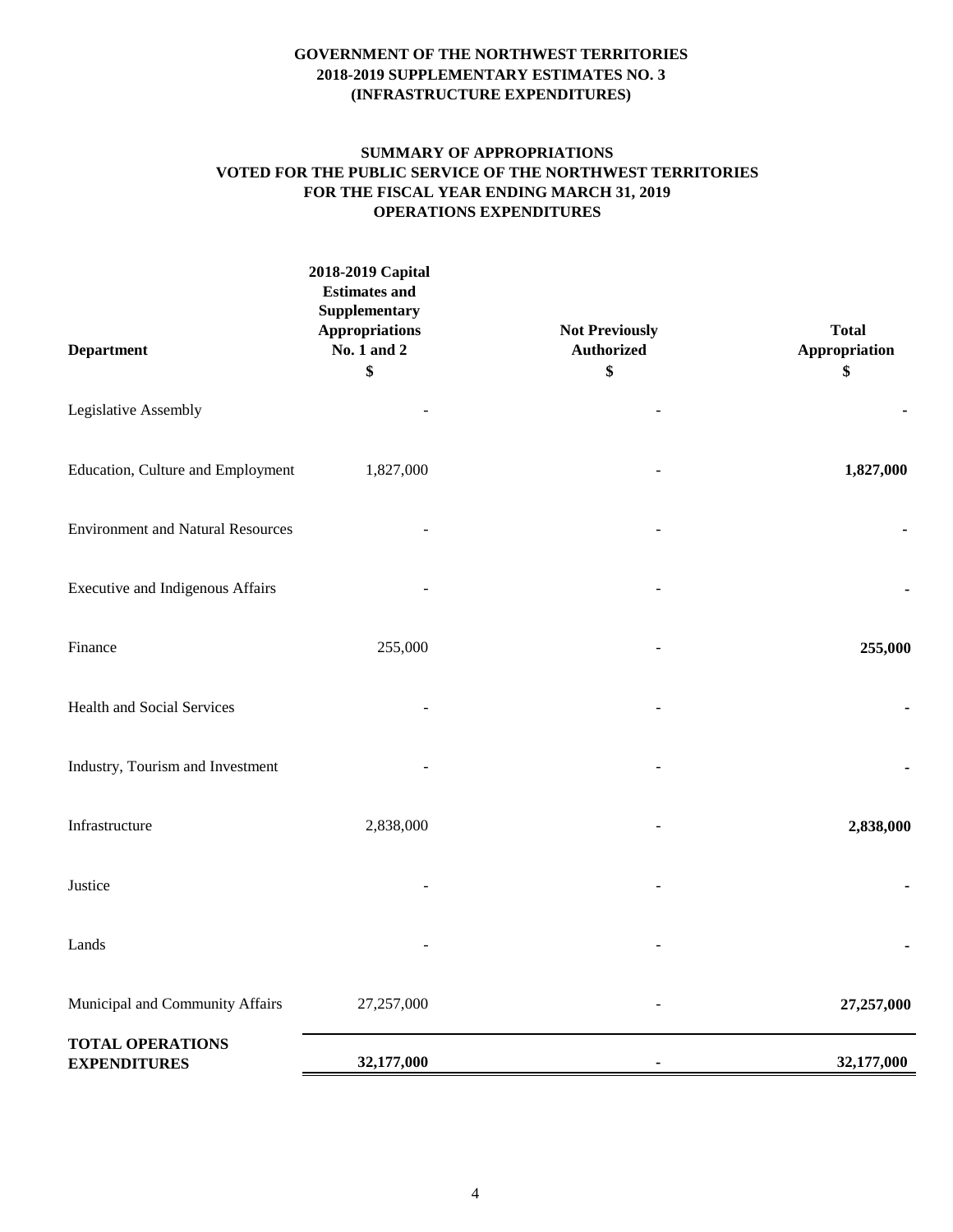## **SUMMARY OF APPROPRIATIONS VOTED FOR THE PUBLIC SERVICE OF THE NORTHWEST TERRITORIES FOR THE FISCAL YEAR ENDING MARCH 31, 2019 CAPITAL INVESTMENT EXPENDITURES**

|                                                        | 2018-2019 Capital<br><b>Estimates and</b><br>Supplementary |                                            |                               |
|--------------------------------------------------------|------------------------------------------------------------|--------------------------------------------|-------------------------------|
| <b>Department</b>                                      | <b>Appropriations</b><br>No. 1 and 2                       | <b>Not Previously</b><br><b>Authorized</b> | <b>Total</b><br>Appropriation |
|                                                        | \$                                                         | \$                                         | \$                            |
| Legislative Assembly                                   | 390,000                                                    |                                            | 390,000                       |
| Education, Culture and Employment                      | 19,391,000                                                 | 400,000                                    | 19,791,000                    |
| <b>Environment and Natural Resources</b>               | 7,709,000                                                  |                                            | 7,709,000                     |
| Executive and Indigenous Affairs                       |                                                            |                                            |                               |
| Finance                                                | 7,130,000                                                  |                                            | 7,130,000                     |
| Health and Social Services                             | 93,995,000                                                 |                                            | 93,995,000                    |
| Industry, Tourism and Investment                       | 11,141,000                                                 | (642,000)                                  | 10,499,000                    |
| Infrastructure                                         | 200,364,000                                                | 4,818,000                                  | 205,182,000                   |
| Justice                                                | 23,329,000                                                 |                                            | 23,329,000                    |
| Lands                                                  | 1,692,000                                                  |                                            | 1,692,000                     |
| Municipal and Community Affairs                        | 115,000                                                    |                                            | 115,000                       |
| <b>TOTAL CAPITAL</b><br><b>INVESTMENT EXPENDITURES</b> | 365,256,000                                                | 4,576,000                                  | 369,832,000                   |
| <b>TOTAL VOTED</b><br><b>APPROPRIATIONS</b>            | 397,433,000                                                | 4,576,000                                  | 402,009,000                   |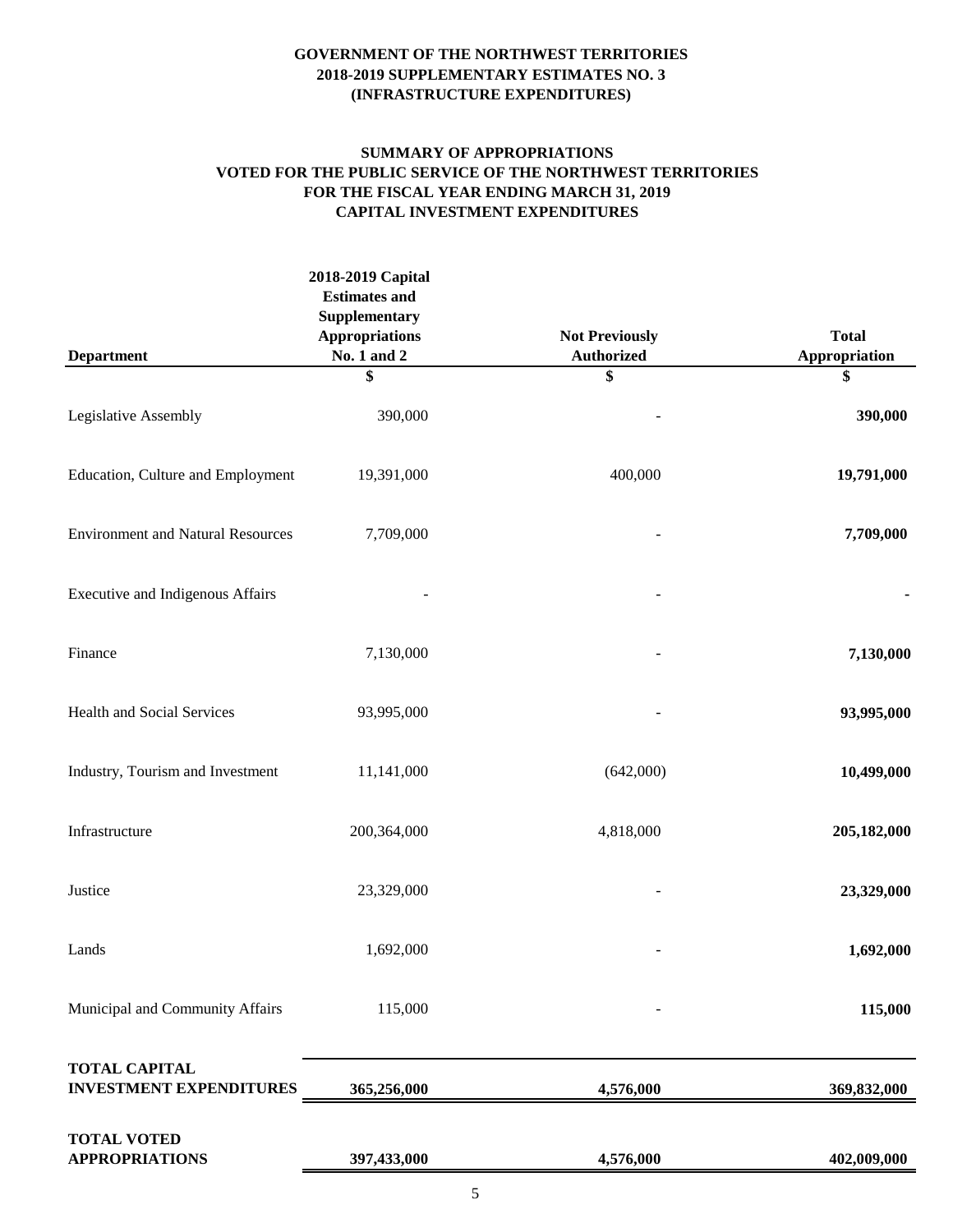| <b>DEPARTMENT:</b><br><b>SUBJECT:</b>  | <b>Education, Culture and Employment</b><br><b>Capital Investment Expenditures</b>                         |                                                                                                                                     |                                     |  |
|----------------------------------------|------------------------------------------------------------------------------------------------------------|-------------------------------------------------------------------------------------------------------------------------------------|-------------------------------------|--|
| <b>Activity</b>                        | 2018-2019 Capital<br><b>Estimates and</b><br>Supplementary<br><b>Appropriations</b><br>No. 1 and $2$<br>\$ | <b>Not Previously</b><br><b>Authorized</b><br>\$                                                                                    | <b>Total</b><br>Appropriation<br>\$ |  |
| <b>Culture, Heritage and Languages</b> | 673,000                                                                                                    | 400,000                                                                                                                             | 1,073,000                           |  |
|                                        |                                                                                                            | To provide funding for a planning study for the mid-life upgrade and retro-<br>fit of the Prince of Wales Northern Heritage Centre. |                                     |  |
|                                        |                                                                                                            | The net impact on Government is mitigated as these expenditures are<br>partially offset by revenue from the Government of Canada.   |                                     |  |
| <b>TOTAL DEPARTMENT</b>                | <b>19,391,000</b>                                                                                          | 400,000                                                                                                                             | <b>19,791,000</b>                   |  |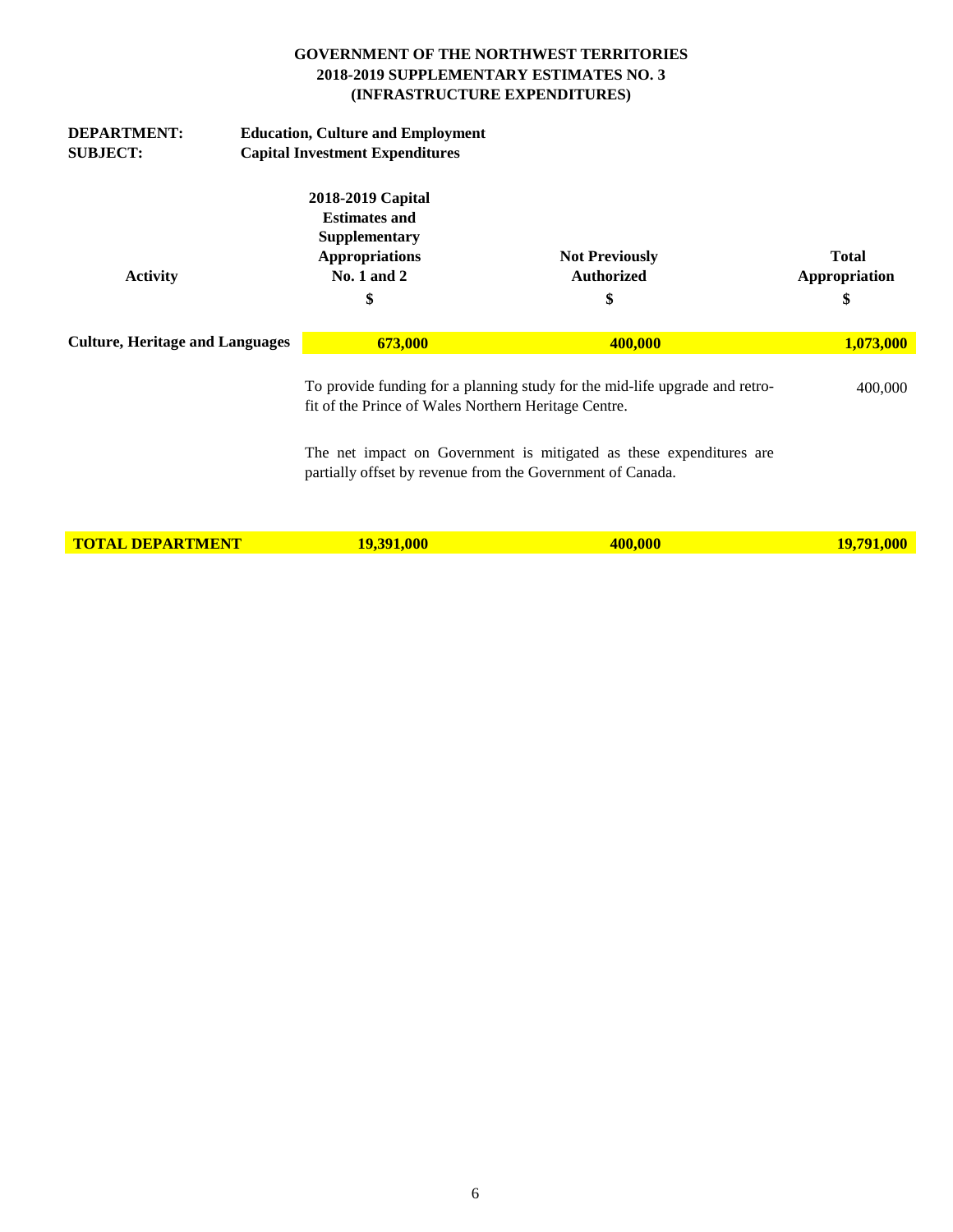| <b>DEPARTMENT:</b><br><b>SUBJECT:</b> | <b>Industry, Tourism and Investment</b><br><b>Capital Investment Expenditures</b>                          |                                                                                                                                                                                                                                                                                       |                                     |  |
|---------------------------------------|------------------------------------------------------------------------------------------------------------|---------------------------------------------------------------------------------------------------------------------------------------------------------------------------------------------------------------------------------------------------------------------------------------|-------------------------------------|--|
| <b>Activity</b>                       | 2018-2019 Capital<br><b>Estimates and</b><br>Supplementary<br><b>Appropriations</b><br>No. 1 and $2$<br>\$ | <b>Not Previously</b><br><b>Authorized</b><br>\$                                                                                                                                                                                                                                      | <b>Total</b><br>Appropriation<br>\$ |  |
| <b>Economic Diversification and</b>   | 3,860,000                                                                                                  | (642,000)                                                                                                                                                                                                                                                                             | 3,218,000                           |  |
| <b>Business Support</b>               | year.                                                                                                      | To decrease funding for the Fish Processing Plant project in Hay River to<br>reflect changes in the timing of expenditures.<br>The net impact on Government is nil as this decrease in expenditures will<br>be offset by an equivalent increase in expenditures in the 2019-20 fiscal |                                     |  |
| <b>TOTAL DEPARTMENT</b>               | 11,141,000                                                                                                 | (642,000)                                                                                                                                                                                                                                                                             | 10,499,000                          |  |